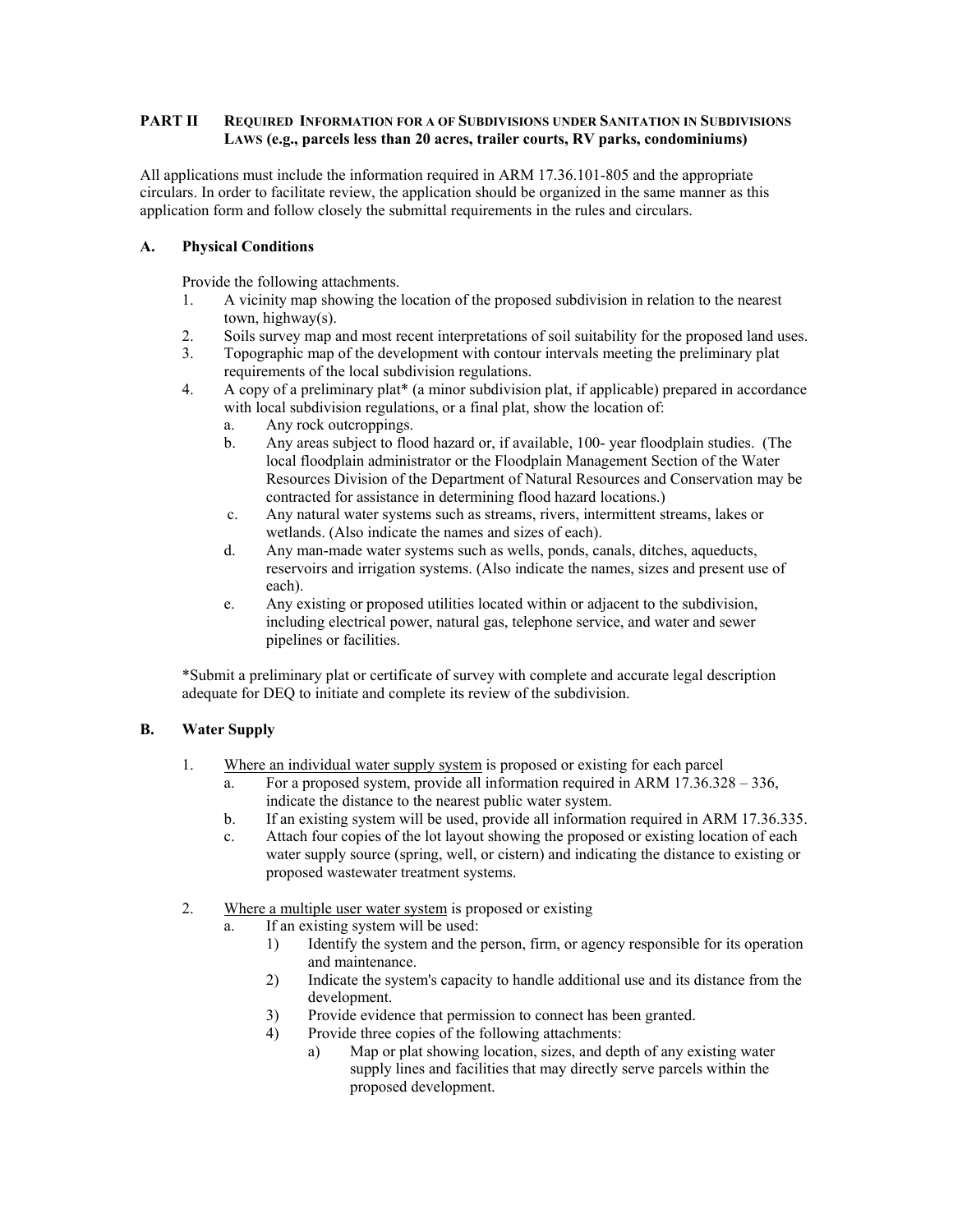- b) Provide plans and specifications for all proposed extensions and additional lines and facilities as required by ARM 17.36.335 and DEQ-3.
- b. If a new system will be used
	- 1) Indicate who will install the system, who will bear the costs, when it will be completed and who will own it.
	- 2) Provide all information required in ARM 17.36.330 336 and DEQ-3.
- 3. Where a public water system is proposed or existing
	- a. If an existing system will be used
		- 1) Identify the system and the person, firm, or agency responsible for its operation and maintenance.
		- 2) Provide evidence that the system is approved by DEQ and is in compliance with the regulations.
		- 3) Provide evidence that the managing entity has authorized the connections, the system has adequate capacity to meet the needs of the subdivision, the system is in compliance with department regulations, and the appropriate water rights exist or have been applied for the connections.
		- 4) Provide three copies of the following as attachments.
			- a) A map or plat showing the location, sizes, and depth of any existing water lines and facilities that will directly serve parcels within the proposed development.
			- b) Plans and specifications for all proposed extensions and additional lines and facilities as required by ARM 17.36.328 - 330 and DEQ-1 or DEQ-3.
	- b. If a new system will be used
		- 1) Indicate who will install the system, who will bear the costs, when it will be completed, and who will own it.
		- 2) Provide plans and specifications for all proposed extensions and additional lines and facilities as required by ARM 17.36.328 - 330 and DEQ-1 or DEQ-3.

# **C. Wastewater Treatment**

- 1. Where individual wastewater treatment systems are proposed for each parcel
	- a. Indicate the distance to the nearest public wastewater treatment system.
	- b. Provide all information required in ARM 17.36.320 345 and in DEQ-4.
- 2. For a proposed multiple user wastewater treatment system
	- a. Where an existing system is to be used
		- 1) Identify the system and the person, firm, or agency responsible for its operation and maintenance.
		- 2) Indicate the system's capacity to handle additional use and its distance from the development.
		- 3) Provide evidence that permission to connect has been granted.
		- 4) Provide two copies of the following attachments.
			- a) A map or plat showing the location, sizes, and depth of any existing sewer lines and facilities that will directly serve parcels within the proposed development.
			- b) Provide plans and specifications for all proposed extensions and additional lines and facilities as required by ARM 17.36.320-345 and DEQ-4.
	- b. Where a new system is proposed
		- 1) Indicate who will install the system, who will bear the costs, when it will be completed, and who will own it.
		- 3) Provide all information required in ARM 17.36.320 326 and DEQ-4.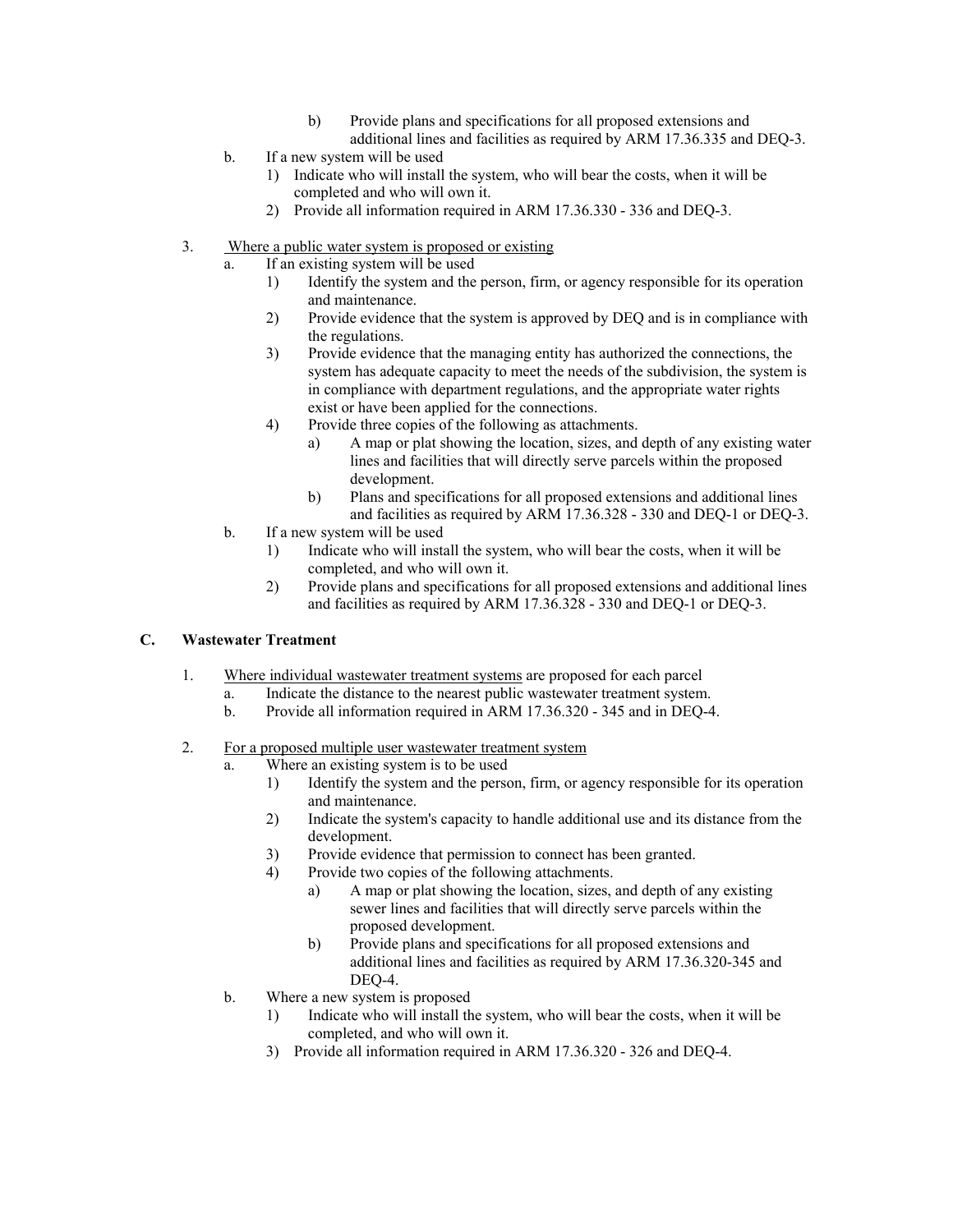- 3. For a proposed public wastewater treatment system:
	- a. Where an existing system is to be used
		- 1) Identify the system and the person, firm, or agency responsible for its operation and maintenance.
		- 2) Provide evidence that the system is approved by DEQ and is in compliance with the regulations.
		- 3) Provide evidence that the managing entity has authorized the connections, the system has adequate capacity to meet the needs of the subdivision, and the system is in compliance with department regulations.
		- 4) Provide three copies of the following as attachments.
			- a) A map or plat showing the location, sizes, and depth of any existing sewer lines and facilities that will directly serve parcels within the proposed development.
				- b) Plans and specifications for all proposed extensions and additional lines and facilities as required by ARM 17.36.328 and DEQ-2 or DEQ-4.
	- b. Where a new system is proposed
		- 1) Indicate who will install the system, who will bear the costs, when it will be completed, and who will own it.
		- 2) Provide plans and specifications for all proposed extensions and additional lines and facilities as required by ARM 17.36.320 - 326 and DEQ-2 or DEQ-4. (Also see ARM 17.38.101).

### **D. Solid Waste**

- 1. Describe the proposed method of collecting and disposing of solid waste.
- 2. Indicate the name and location of the department-licensed or appropriate out-of-state solid waste disposal site where solid waste will be disposed in accordance with ARM 17.36.309.

### **E. Drainage**

- 1. Streets, roads, and unvegetated areas.
	- a. Describe measures for disposing of storm run-off from streets, roads, parking lots, and other unvegetated areas within the subdivision or onto adjacent property.
	- b. Indicate type of road surface proposed.
	- c. Describe facilities for stream or drainage crossing (e.g., culverts, bridges).
	- d. Describe how surface run-off will be drained or channeled from parcels.
	- e. Indicate if storm run-off will enter state waters and describe any proposed treatment measures. (A DEQ storm-water discharge permit may be required)
	- f. Describe any existing or proposed streambank or shoreline alteration, any proposed construction or modification of lakebeds or stream channels. Provide information on location, extent, type, and purpose of alternation.
	- g. Provide storm drainage plans and specifications as required by ARM 17.36.310 and DEQ-8.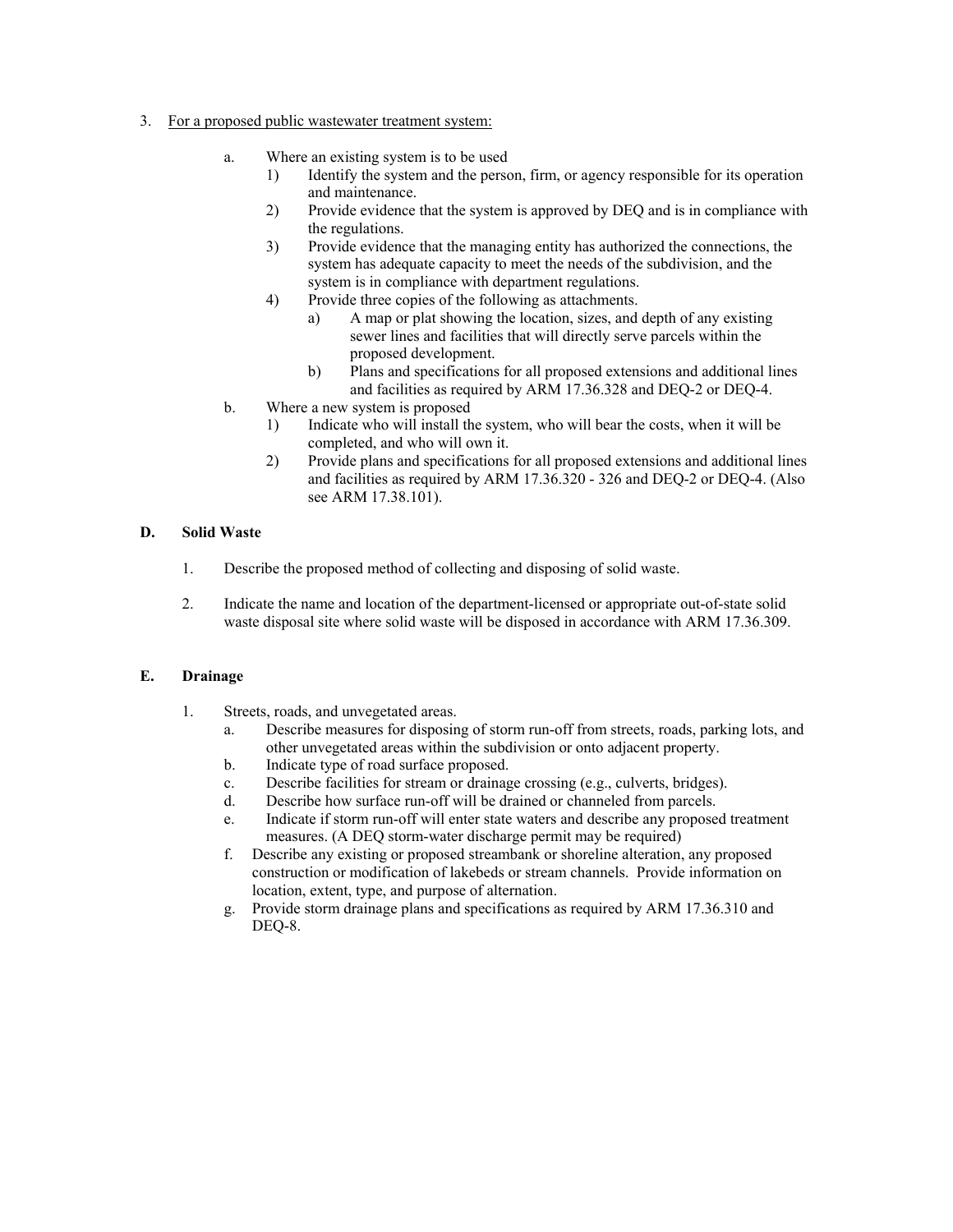- F. Other Permits That May Be Necessary
	- 1. Water Use Permit (Water Rights)

The Montana Water Law requires new water developments (after July 1, 1973) to be filed with the Department of Natural Resources and Conservation to receive a water right. For ground water developments, wells and developed springs, the amount of water to be used will determine which form to file with the department.

**Form 602 – Notice of Completion of Ground Water Development** This form is to be filed when the ground water development is a well, developed spring or a ground water pit. The amount of water to be used cannot exceed 35 gallons per minute or 10 acre-feet per year. The form is to be filed within 60 days after the well or spring development is completed and the water has been put to the intended beneficial use. Do not file until the well is hooked up and being used.

**Form 600 – Application for Beneficial Water Use Permit** When the ground water development is a well, developed spring or ground water pit and the intended use will be over 35 gallons per minute and 10 acre-feet per year, a water use permit must be issued before water can be appropriated. A correct and complete application with the criteria supplement and filing fee must be filed with the Department.

Forms are available at the Water Resources Regional Office at the following addresses:

- Helena: Water Resources Regional Office, 1424 9<sup>th</sup> Avenue, PO Box 201601, Helena, MT 59620-1601, 406-444-6999, or the regional office in your area
- **Billings:** Water Resources Regional Office, Airport Industrial Park, 1371 Rimtop Dr., Billings, MT, 59105-1978, 406-247-4415
- **Bozeman:** Water Resources Regional Office, 151 Evergreen Dr., Suite C, Bozeman, MT 59715, 406-586-3136
- Glasgow: Water Resources Regional Office, 222 6<sup>th</sup> St South, Glasgow, MT 59230, 406-228-2561
- Havre: Water Resources Regional Office, 210 6<sup>th</sup> Ave., Havre, MT 59501, 406-265-5516
- **Kalispell:** Water Resources Regional Office, 109 Cooperative Way, Suite 110, Kalispell, MT 59901, 406-752-2288
- **Lewistown:** Water Resources Regional Office, 613 NE Main St., Suite E, Lewistown, MT 59457, 406-538-7459
- **Missoula:** Water Resources Regional Office, Town & Country Shopping Center, 1610 S. Third St. West, Suite 103, Missoula, MT 59806, 406-721-4284
- 2. For a complete listing of environmental permits required by the state, please reference the *Montana Index of Environmental Permits* from the Legislature Office of Environmental Quality (LEPO) at 406-444-3742 or visit the LEPO Web site: [http://www.leg.state.mt.us/css/publications/lepo/permit\\_index/permit\\_tofc.asp.](http://www.leg.state.mt.us/css/publications/lepo/permit_index/permit_tofc.asp) In addition, there may be other permits required by the federal government or local government agencies.
	- Montana Department of Environmental Quality (DEQ), Water Quality web site [\(deq.state.mt.us/wqinfo](http://www.deq.state.mt.us/))
	- \_\_\_ MPDES Wastewater Discharge—All discharges to surface water, including those related to construction dewatering. Contact DEQ, Water Protection Bureau 406-444-3080.
	- Storm Water Discharge—Construction activity greater than 1 acre disturbance. Contact DEQ, Water Protection Bureau 406-444-3080.